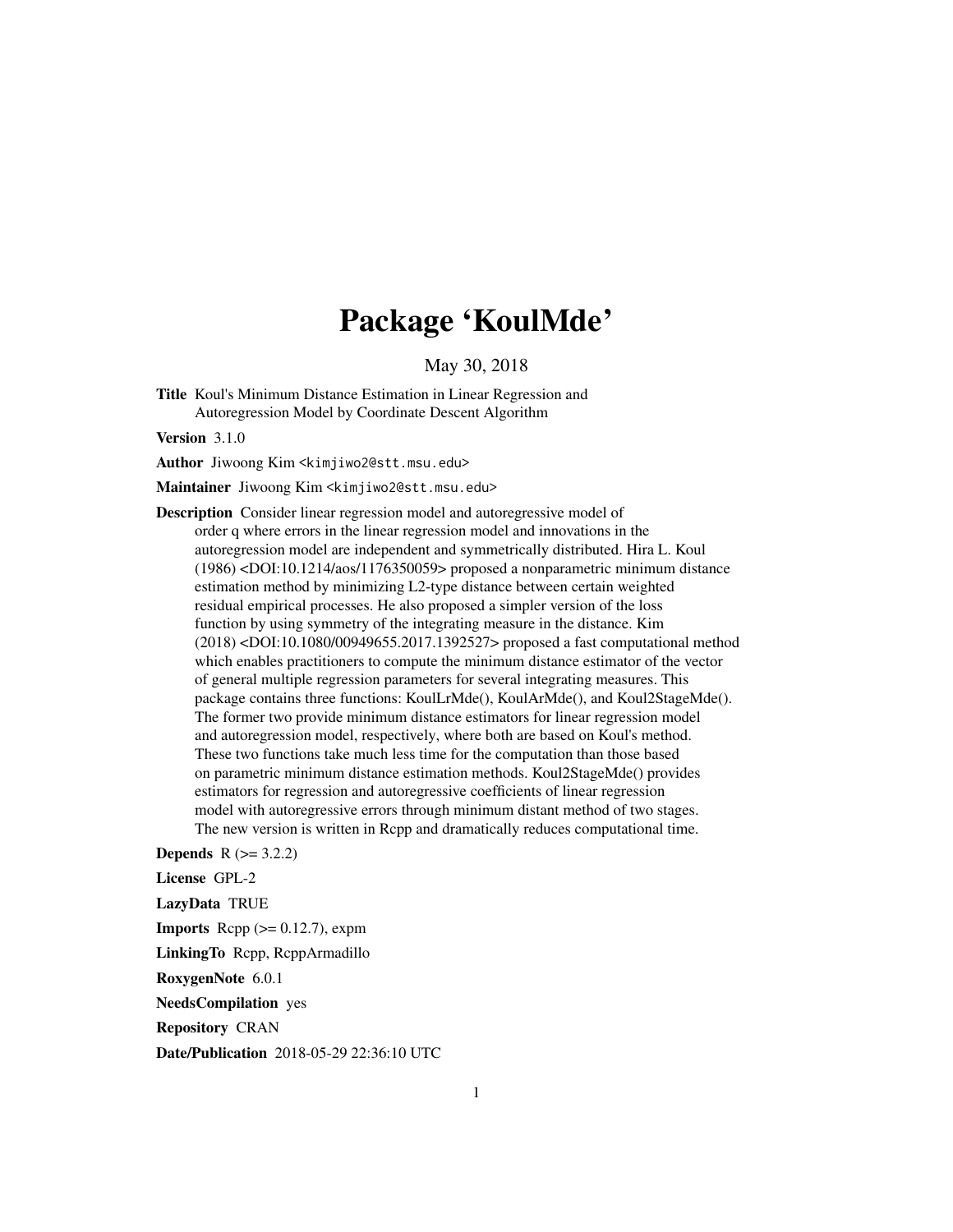### <span id="page-1-0"></span>R topics documented:

| Index | - 8 |
|-------|-----|
|       |     |
|       |     |
|       |     |

Koul2StageMde *Two-stage minimum distance estimation in linear regression model with autoregressive error.*

#### Description

Estimates both regression and autoregressive coefficients in the model  $Y = X\beta + \epsilon$  where  $\epsilon$  is autoregressive process of known order q

#### Usage

```
Koul2StageMde(Y, X, D, b0, RegIntMeasure, AR_Order, ArIntMeasure,
  TuningConst = 1.345)
```
#### Arguments

| Y             | - Vector of response variables in linear regression model.                                                                                |
|---------------|-------------------------------------------------------------------------------------------------------------------------------------------|
| X             | - Design matrix of explanatory variables in linear regression model.                                                                      |
| D             | - Weight Matrix. Dimension of D should match that of X. Default value is XA<br>where $A=(X'X)$ <sup><math>\wedge</math></sup> (-1/2).     |
| b0            | - Initial value for beta.                                                                                                                 |
| RegIntMeasure | - Symmetric and $\sigma$ -finite measure used for estimating $\beta$ : Lebesgue, Degenerate<br>or Robust.                                 |
| AR Order      | - Order of the autoregressive error.                                                                                                      |
| ArIntMeasure  | - Symmetric and $\sigma$ -finite measure used for estimating autoregressive coefficients<br>of the error: Lebesgue, Degenerate or Robust. |
| TuningConst   | - Used only for Robust measure.                                                                                                           |

#### Value

MDE1stage - The list of the first stage minimum distance estimation result. It contains betahat1stage, residual1stage, and rho1stage.

- betahat1stage The first stage minimum distance estimators of regression coefficients.
- residual1stage Residuals after the first stage minimum distance estimation.
- rho1stage The first stage minimum distance estimators of autoregressive coefficients of the error.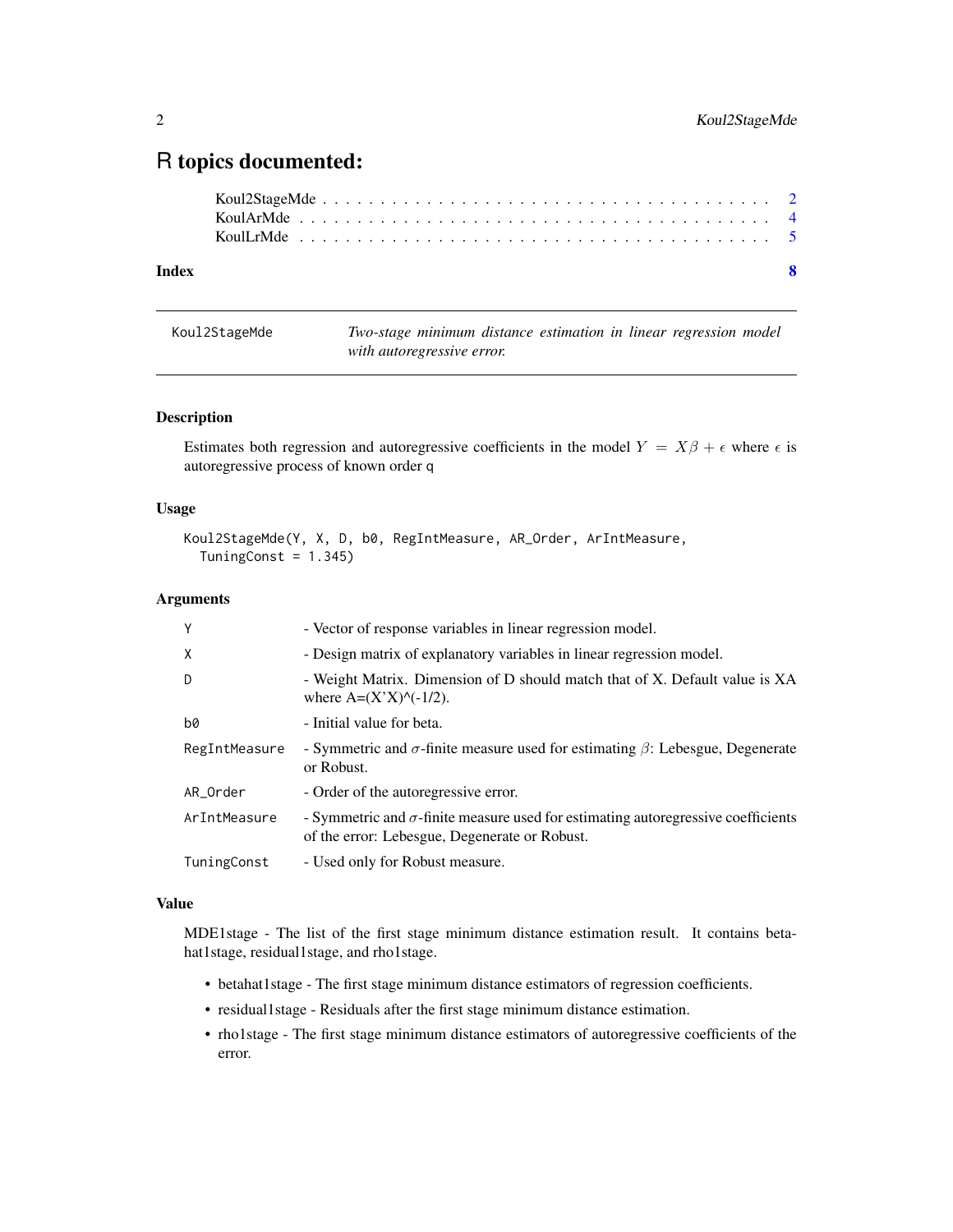#### Koul2StageMde 3

MDE2stage - The list of the second stage minimum distance estimation result. It contains betahat2stage, residual2stage, and rho2stage.

- betahat2stage The second stage minimum distance estimators of regression coefficients.
- residual2stage Residuals after the second stage minimum distance estimation.
- rho2stage The second stage minimum distance estimators of autoregressive coefficients of the error.

#### References

[1] Kim, J. (2018). A fast algorithm for the coordinate-wise minimum distance estimation. J. Stat. Comput. Simul., 3: 482 - 497

[2] Koul, H. L (1985). Minimum distance estimation in linear regression with unknown error distributions. Statist. Probab. Lett., 3: 1-8.

[3] Koul, H. L (1986). Minimum distance estimation and goodness-of-fit tests in first-order autoregression. Ann. Statist., 14 1194-1213.

[4] Koul, H. L (2002). Weighted empirical process in nonlinear dynamic models. Springer, Berlin, Vol. 166

#### See Also

KoulArMde() and KoulLrMde()

#### Examples

```
####################
n < -10p \le -3X <- matrix(runif(n*p, 0,50), nrow=n, ncol=p) #### Generate n-by-p design matrix X
beta <- c(-2, 0.3, 1.5) #### Generate true beta = (-2, 0.3, 1.5)'
rho <- 0.4 #### True rho = 0.4
eps <- vector(length=n)
xi <- rnorm(n, 0,1) #### Generate innovation from N(0,1)
                                                #### Generate autoregressive process of order 1
for(i in 1:n){
 if(i==1){eps[i] \leftarrow xi[i]}else{eps[i] <- rho*eps[i-1] + xi[i]}
}
Y <- X%*%beta + eps
#####################
D <- "default" \blacksquare = \blacksquare + \blacksquare = \blacksquare + \blacksquare = \blacksquare + \blacksquare = \blacksquare + \blacksquare = \blacksquare = \blacksquare + \blacksquare = \blacksquare + \blacksquare = \blacksquare + \blacksquare = \blacksquare + \blacksquare + \blacksquare + \blacksquare + \blacksquare + \blacksquare + \blacksquare + 
b0 <- solve(t(X)%*%X)%*%(t(X)%*%Y) #### Set initial value for beta
IntMeasure <- "Lebesgue" ##### Define Lebesgue measure
MDEResult <- Koul2StageMde(Y,X, "default", b0, IntMeasure, 1, IntMeasure, TuningConst = 1.345)
MDE1stageResult <- MDEResult[[1]]
MDE2stageResult <- MDEResult[[2]]
beta1 <- MDE1stageResult$betahat1stage
residual1 <- MDE1stageResult$residual1stage
```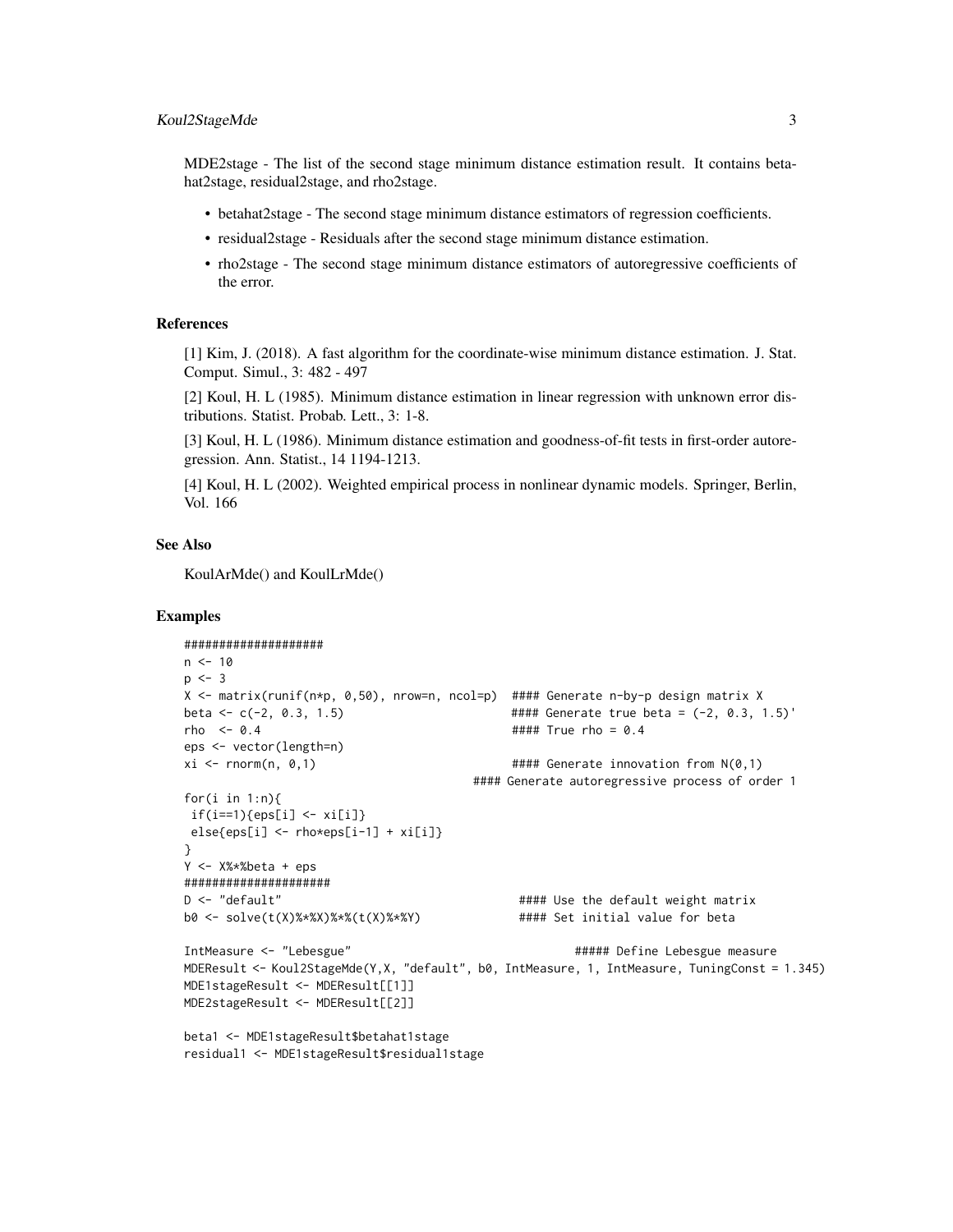```
rho1 <- MDE1stageResult$rhohat1stage
```

```
beta2 <- MDE2stageResult$betahat2stage
residual2 <- MDE1stageResult$residual2stage
rho2 <- MDE2stageResult$rhohat2stage
```

| KoulArMde |              |  |  | Minimum distance estimation in the autoregression model of the |  |  |
|-----------|--------------|--|--|----------------------------------------------------------------|--|--|
|           | known order. |  |  |                                                                |  |  |

#### Description

Estimates the autoressive coefficients in the  $X_t = \rho' Z_t + \xi_t$  where  $Z_t$  is the vector of q observations at times  $t - 1, ..., t - q$ .

#### Usage

```
KoulArMde(X, AR_Order, IntMeasure, TuningConst = 1.345)
```
#### Arguments

|             | - Vector of n observed values.                                             |
|-------------|----------------------------------------------------------------------------|
| AR Order    | - Order of the autoregression model.                                       |
| IntMeasure  | - Symmetric and $\sigma$ -finite measure: Lebesgue, Degenerate, and Robust |
| TuningConst | - Used only for Robust measure.                                            |

#### Value

rhohat - Minimum distance estimator of  $\rho$ .

residual - Residuals after minimum distance estimation.

ObjVal - Value of the objective function at minimum distance estimator.

#### References

[1] Kim, J. (2018). A fast algorithm for the coordinate-wise minimum distance estimation. J. Stat. Comput. Simul., 3: 482 - 497

[2] Koul, H. L (1985). Minimum distance estimation in linear regression with unknown error distributions. Statist. Probab. Lett., 3: 1-8.

[3] Koul, H. L (1986). Minimum distance estimation and goodness-of-fit tests in first-order autoregression. Ann. Statist., 14 1194-1213.

[4] Koul, H. L (2002). Weighted empirical process in nonlinear dynamic models. Springer, Berlin, Vol. 166

#### See Also

KoulLrMde() and Koul2StageMde()

<span id="page-3-0"></span>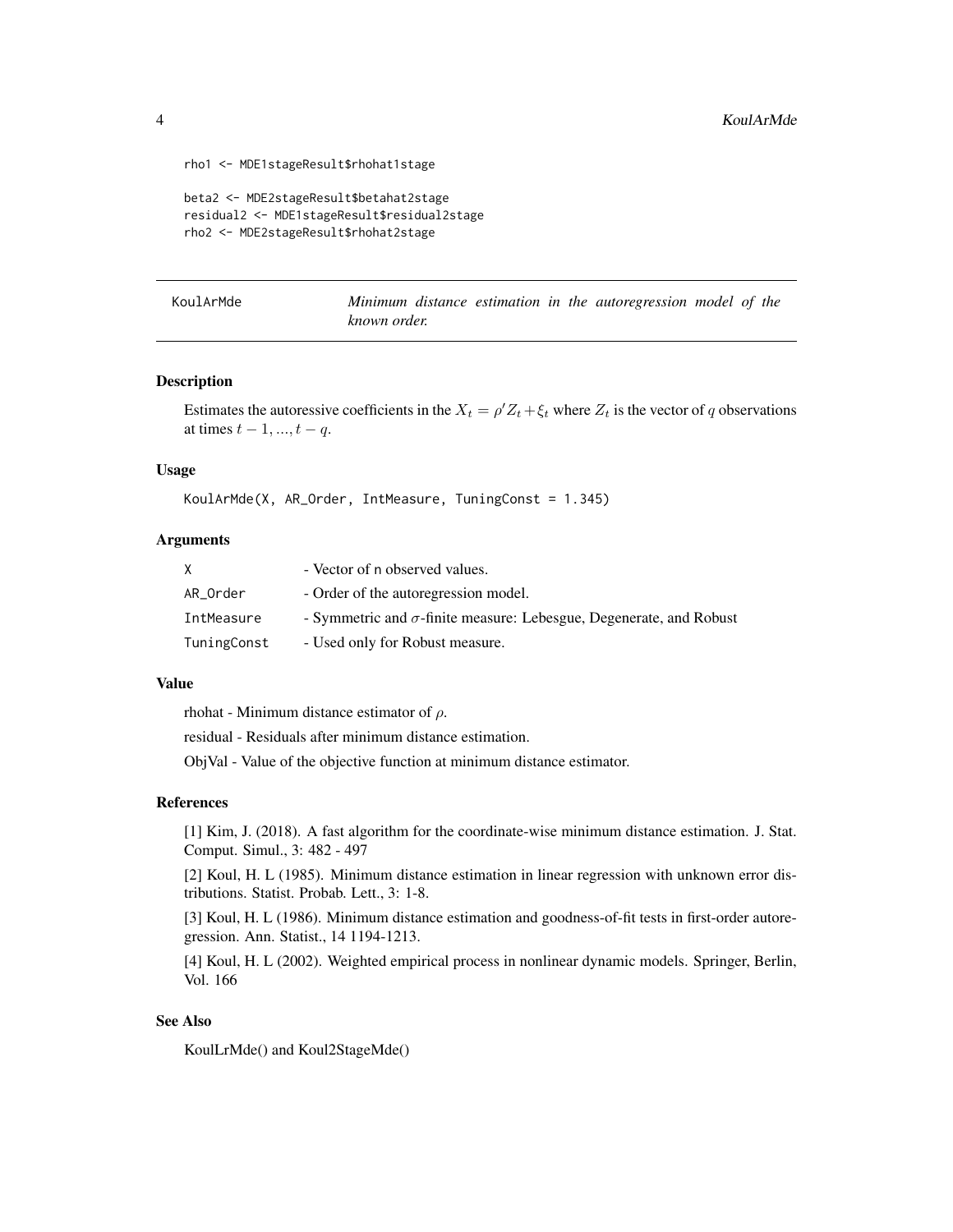#### <span id="page-4-0"></span>KoulLrMde 5

#### Examples

```
##### Generate stationary AR(2) process with 10 observations
n < -10q \leq -2rho \leq c(-0.2, 0.8) ##### Generate true parameters rho = (-0.2, 0.8)'
eps \le rnorm(n, 0,1) ##### Generate innovations from N(0,1)
X \leq -\text{rep}(\emptyset, \text{times=n})for (i in 1:n){
 tempCol <- rep(0, times=q)
 for (j in 1:q){
  if(i-j<=0){
     tempCol[j] <- 0
   }else{
     tempCol[j] <- X[i-j]
   }
 }
X[i] <- t(tempCol)%*% rho + eps[i]
}
IntMeasure <- "Lebesgue" ##### Define Lebesgue measure
MDEResult <- KoulArMde(X, q, IntMeasure, TuningConst=1.345)
rhohat <- MDEResult$rhohat ##### Obtain minimum distance estimator
resid <- MDEResult$residual ###### Obtain residual
objVal <- MDEResult$ObjVal ###### Obtain the value of the objective function
IntMeasure <- "Degenerate" ##### Define degenerate measure at 0
MDEResult <- KoulArMde(X, q, IntMeasure, TuningConst=1.345)
rhohat <- MDEResult$rhohat ###### Obtain minimum distance estimator
resid <- MDEResult$residual ##### Obtain residual
objVal <- MDEResult$ObjVal ##### Obtain the value of the objective function
IntMeasure <- "Robust" ##### Define "Robust" measure at 0
TuningConst <- 3 \overline{a} + \overline{a} + \overline{a} + \overline{a} + \overline{a} + \overline{a} + \overline{a} + \overline{a} + \overline{a} + \overline{a} + \overline{a} + \overline{a} + \overline{a} + \overline{a} + \overline{a} + \overline{a} + \overline{a} + \overline{a} + \overline{a}MDEResult <- KoulArMde(X, q, IntMeasure, TuningConst)
resid <- MDEResult$residual ###### Obtain residual
objVal <- MDEResult$ObjVal ##### Obtain the value of the objective function
```
KoulLrMde *Minimum distance estimation in linear regression model.*

#### Description

Estimates the regression coefficients in the model  $Y = X\beta + \epsilon$ .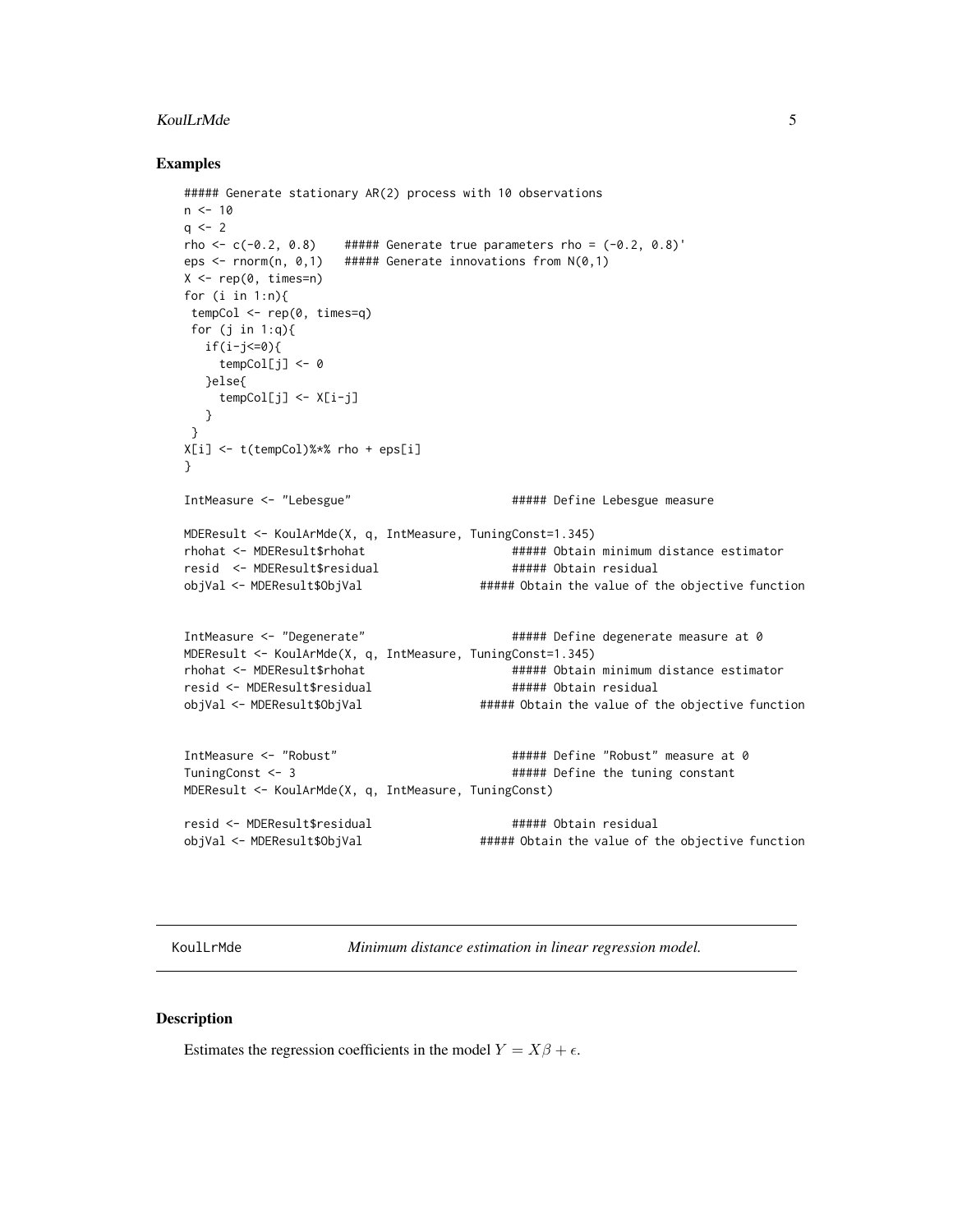#### Usage

KoulLrMde(Y, X, D, b0, IntMeasure, TuningConst = 1.345)

#### Arguments

| γ           | - Vector of response variables in linear regression model.                                                                            |
|-------------|---------------------------------------------------------------------------------------------------------------------------------------|
| X           | - Design matrix of explanatory variables in linear regression model.                                                                  |
| D           | - Weight Matrix. Dimension of D should match that of X. Default value is XA<br>where $A=(X'X)$ <sup><math>\wedge</math></sup> (-1/2). |
| b0          | - Initial value for beta.                                                                                                             |
| IntMeasure  | - Symmetric and $\sigma$ -finite measure: Lebesgue, Degenerate, and Robust                                                            |
| TuningConst | - Used only for Robust measure.                                                                                                       |

#### Value

betahat - Minimum distance estimator of  $\beta$ .

residual - Residuals after minimum distance estimation.

ObjVal - Value of the objective function at minimum distance estimator.

#### References

[1] Kim, J. (2018). A fast algorithm for the coordinate-wise minimum distance estimation. J. Stat. Comput. Simul., 3: 482 - 497

[2] Koul, H. L (1985). Minimum distance estimation in linear regression with unknown error distributions. Statist. Probab. Lett., 3: 1-8.

[3] Koul, H. L (1986). Minimum distance estimation and goodness-of-fit tests in first-order autoregression. Ann. Statist., 14 1194-1213.

[4] Koul, H. L (2002). Weighted empirical process in nonlinear dynamic models. Springer, Berlin, Vol. 166

#### See Also

KoulArMde() and Koul2StageMde()

#### Examples

```
####################
n < -10p \le -3X <- matrix(runif(n*p, 0,50), nrow=n, ncol=p) #### Generate n-by-p design matrix X
beta <- c(-2, 0.3, 1.5) #### Generate true beta = (-2, 0.3, 1.5)'
eps \le - rnorm(n, 0,1) \qquad \qquad \qquad \qquad \qquad \qquad \qquad \qquad \qquad \qquad \qquad \qquad \qquad \qquad \qquad \qquad \qquad \qquad \qquad \qquad \qquad \qquad \qquad \qquad \qquad \qquad \qquad \qquad \qquad \qquad \qquad \qquad \qquadY <- X%*%beta + eps
D <- "default" \qquad \qquad #### Use the default weight matrix
b0 <- solve(t(X)%*%X)%*%(t(X)%*%Y) #### Set initial value for beta
IntMeasure <- "Lebesgue" ##### Define Lebesgue measure
```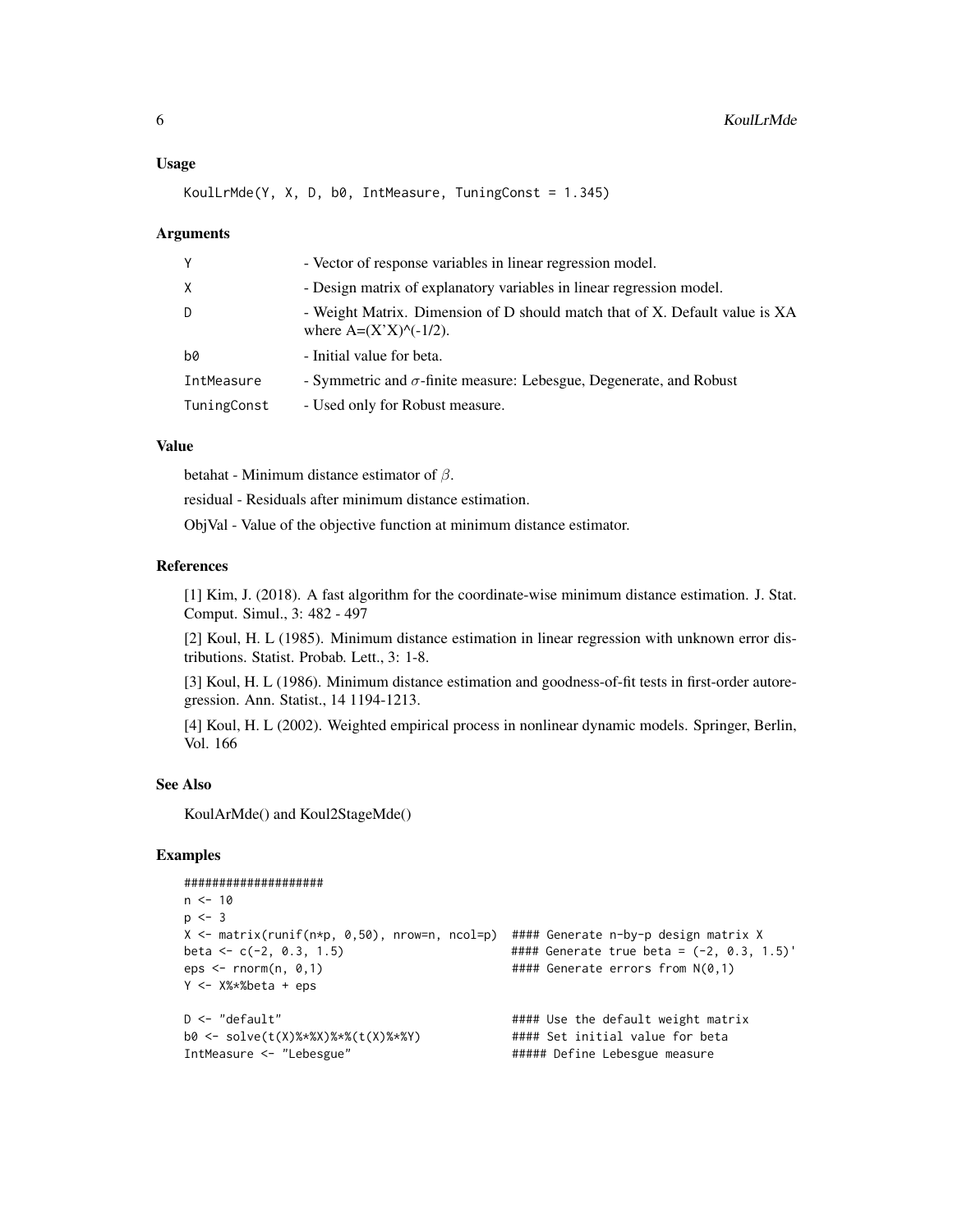MDEResult <- KoulLrMde(Y,X,D, b0, IntMeasure, TuningConst=1.345) betahat <- MDEResult\$betahat ##### Obtain minimum distance estimator resid <- MDEResult\$residual ##### Obtain residual objVal <- MDEResult\$ObjVal ##### Obtain the value of the objective function IntMeasure <- "Degenerate"  $\qquad$  ##### Define degenerate measure at 0 MDEResult <- KoulLrMde(Y,X,D, b0, IntMeasure, TuningConst=1.345) betahat <- MDEResult\$betahat ##### Obtain minimum distance estimator resid <- MDEResult\$residual ##### Obtain residual objVal <- MDEResult\$ObjVal ##### Obtain the value of the objective function IntMeasure <- "Robust" ##### Define "Robust" measure TuningConst <- 3  $\qquad$  ##### Define the tuning constant

betahat <- MDEResult\$betahat ###### Obtain minimum distance estimator resid <- MDEResult\$residual obtainated a monocality of the matrice of the matrice of the objective function<br>
esid <- MDEResult\$ObjVal **##### Obtain the value of the objective function**<br>
objVal <- MDEResult\$ObjVal **#####** Obtain the value of the objec

MDEResult <- KoulLrMde(Y,X,D, b0, IntMeasure, TuningConst)